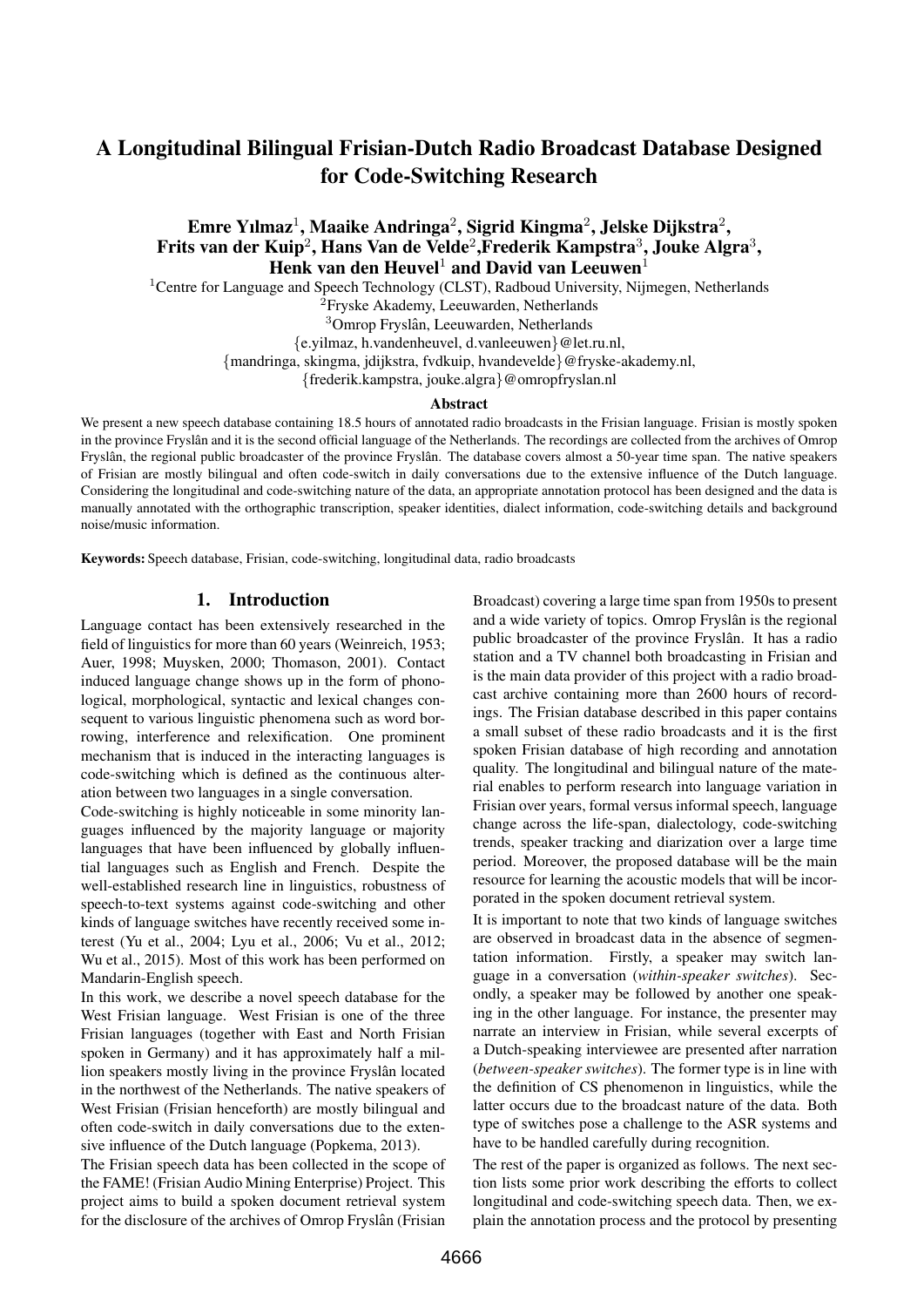

Figure 1: A textgrid file containing a speech segment with code-switching

some examples from the database. Finally, we will provide some statistics from the database detailing the codeswitching and speaker information before the concluding the paper.

# 2. Related Work

Investigation of code-switching in the context of automatic speech recognition research has become viable with several code-switching databases that have been proposed in the last years (Lyu et al., 2015; Li and Fung, 2012; Dey and Fung, 2014; Chan et al., 2005; Imseng et al., 2012). These databases contain recordings of Mandarin-English, Hindi-English, Cantonese-English and French-German code-switching speech data. The automatic speech recognition systems applied on these data use bilingual pronunciation dictionary and language models to be able to cope with the language switch. Moreover, several language identification techniques are adopted to label the speech segments with the spoken language and perform accurate acoustic and language modeling based on these labels.

Longitudinal speech databases have been designed for exploring the effects of speaker ageing on the accuracy of automatic speaker recognition systems and accent development of non-native speakers of English (Brandshein et al., 2010; Orr et al., 2011; Kelly et al., 2013). The recently organized MGB Challenge<sup>1</sup> also focuses on longitudinal speech-to-text transcription and speaker diarization in the episodes of the same series of programs from the British Broadcasting Corporation (BBC). The challenge participants have been asked to identify the common speakers that appear multiple times over time in the different episodes of the same program.

Language identification and/or diarization is a relevant task for the automatic speech recognition (ASR) of codeswitching speech (Weiner et al., 2012; Lyu et al., 2013; Yeong and Tan, 2014; Mabokela et al., 2014). One fundamental approach is to label speech frames with the spoken language and perform recognition of each language separately using a monolingual ASR system at the backend. These systems have the tendency to suffer from errorpropagation between the language identification front-end and ASR back-end, since language identification is still a challenging problem especially in case of intra-sentence CS. To alleviate this problem, single-pass ASR approaches, which do not directly incorporate a language identification system, have also been proposed yielding promising results (Lyu et al., 2006; Lyudovyk and Pylypenko, 2014).

# 3. Annotation Details

The radio broadcast recordings have been manually annotated by two native Frisian speakers. The annotation protocol designed for this code-switching Frisian data includes three kinds of information: the orthographic transcription containing the uttered words, speaker details such as the gender, dialect, name (if known) and spoken language information. To be able to assess the impact of background noise and/or music on the recognition accuracy, the segments containing background noise/music are also labeled. In order to get more precise information about the speaker details, the meta-information of all available radio broadcasts is also provided together with the recordings.

The annotation has been performed using the PRAAT software (Boersma and Weenink, 2015) and the annotated information is stored in textgrid files. An example textgrid file containing code-switching speech is shown in Figure 1. The speaker and spoken language information is stored in the tier names and the orthographic transcription and language switching information are stored in the tiers. The tier names are structured to contain all available informa-

<sup>1</sup> http://www.mgb-challenge.org/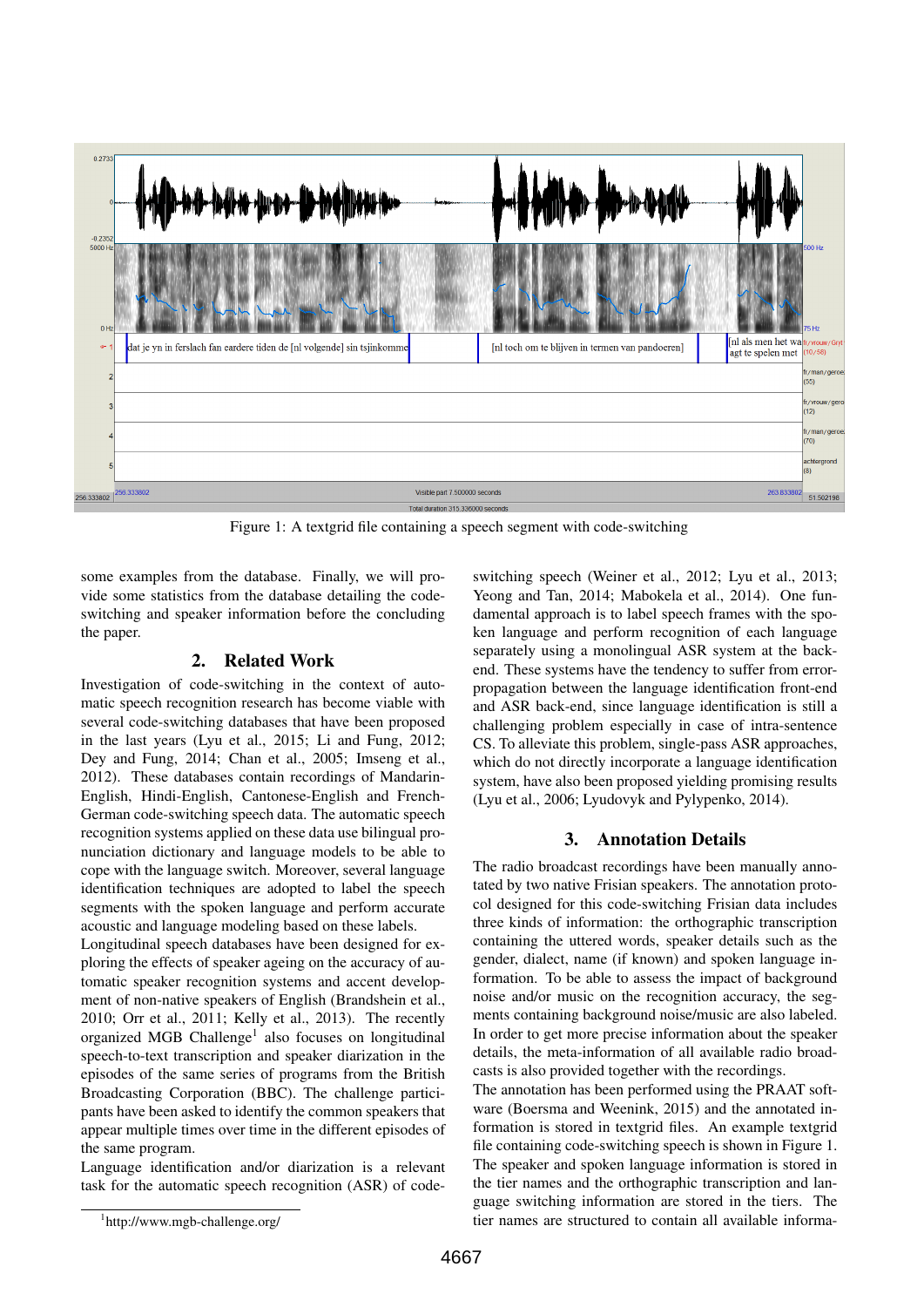tion about the speaker and spoken language in the format given below.

language-dialect/gender/speaker name

Focusing on the challenges introduced by the language interaction between the Frisian and Dutch language for speech-to-text systems, the annotation protocol does not distinguish between different types of language interaction. The switches in the spoken language are marked in the parenthesis including the acronym of the language. For clarity, we demonstrate how the language switches are marked with an example sentence extracted from the database. The Frisian speaker uttering the sentence below switches twice to Dutch and the Dutch loan words are marked with [nl ...].

wy prate [nl namelijk] mei Marijke Nicolai en it is folle [nl ernstiger]<sup>2</sup>

Similarly, when a Dutch speaker switches to Frisian, the Frisian words/sentences are marked using  $[fr \dots]$ . Finally, we use  $[fr-n] \dots$  for marking the words that can neither be classified as Dutch nor as Frisian. These kind of words include Dutch words pronounced according to Frisian pronunciation rules, Dutch verbs conjugated according to Frisian grammar, compound words consisting of a Frisian and a Dutch word.

The annotation procedure is organized in multiple stages to enhance the annotation quality. In the first stage, the annotators and the technical staff were in close contact for customizing the annotation protocol to meet the requirements of target research questions. The transcription time in this stage was as low as 27.8 hours for one hour of annotated speech. In the later stages, the transcription time gradually reduced to 16.7 hours for one hour of annotated speech. Every annotated audio segment is cross-checked by the other annotator to avoid systematic annotation errors and to verify the quality of the annotation.

#### 4. Data

The total duration of the manually annotated radio broadcasts sums up to 18 hours, 33 minutes and 57 seconds. The stereo audio data has a sampling frequency of 48 kHz and 16-bit resolution per sample. The database consists of 203 audio segments of approximately 5 minutes long extracted from various radio programs recorded in different years. The content of the recordings are very diverse including radio programs about culture, history, literature, sports, nature, agriculture, politics, society and languages.

The total amount of audio segments containing speech is approximately equal to 14 hours. This data is divided into training, development and test sets to be able to perform ASR experiments. The training data of the database comprises of 8.5 hours and 3 hours of speech from Frisian and Dutch speakers respectively. The development and test sets each consist of 1 hour of speech from Frisian speakers and 20 minutes of speech from Dutch speakers.

| Speaker name    | Gender                    | # of Appear.            |
|-----------------|---------------------------|-------------------------|
| E. Ennema       | М                         | 24                      |
| G. van Duinen   | F                         | 23                      |
| S. Tigchelaar   | F                         | 18                      |
| K. Bies         | F                         | 14                      |
| E. Lok          | $\overline{\mathbf{M}}$   | 13                      |
| G. de Vries     | F                         | 10                      |
| G. de Vries     | M                         | 9                       |
| B. de Groot     | M                         | 9                       |
| R. Koster       | M                         | 8                       |
| A. van der Mark | F                         | 8                       |
| A. de Hoop      | $\overline{\mathrm{F}}$   | 7                       |
| R. Tolsma       | M                         | 6                       |
| S. Dijkstra     | M                         | 5                       |
| M. van Kammen   | M                         | $\overline{4}$          |
| H. te Biesebeek | M                         | 4                       |
| H. Bakker       | $\overline{\mathbf{M}}$   | 4                       |
| S. van der Veen | $\boldsymbol{\mathrm{F}}$ | 3                       |
| L. Dykstra      | F                         | 3                       |
| K. Wielinga     | M                         | $\overline{\mathbf{3}}$ |
| K. Gildemacher  | M                         | 3                       |
| J. van der Zee  | М                         | 3                       |

Table 1: List of speakers appearing multiple times in the proposed database

Thanks to the efforts of our data provider, it is ensured that the database contains several speakers such as program presenters and celebrities appearing multiple times in different recordings. The available meta-information helped the annotators to identify these speakers and mark them either using their names or the same label (if the name is not known). There are 309 identified speakers in the FAME! speech database, 21 of whom appear at least 3 times in the database. The list of these speakers and their appearance counts are given in Table 1. These speakers are mostly program presenters and celebrities appearing multiple times in different recordings over years. There are 233 unidentified speakers due to lack of meta-information.

The total number of word- and sentence-level codeswitching cases in the FAME! speech database is equal to 3837. These switches are mostly performed by the Frisian speakers as they often use Dutch words or sentences while speaking in Frisian. These cases comprise about 75.6% of the all switches. The opposite case, i.e., a Dutch speaker using Frisian words or sentences, occurs much less accounting for 2.5% of all switches. This is expected as it is not common practice for Dutch speakers to switch between Dutch and Frisian. In the rest of the cases, the speakers use a *mixed-word* which is neither Frisian nor Dutch. The training, development and test sets contain 2756, 671 and 410 language switching cases respectively.

#### 5. Conclusions

We have detailed our efforts towards building a Frisian speech database containing 18.5 hours of radio broadcasts collected from the archives of the local broadcaster. The recordings have been manually annotated according to a

 ${}^{2}$ English translation: "We talk indeed with Marijke Nicolai and it is far more serious."